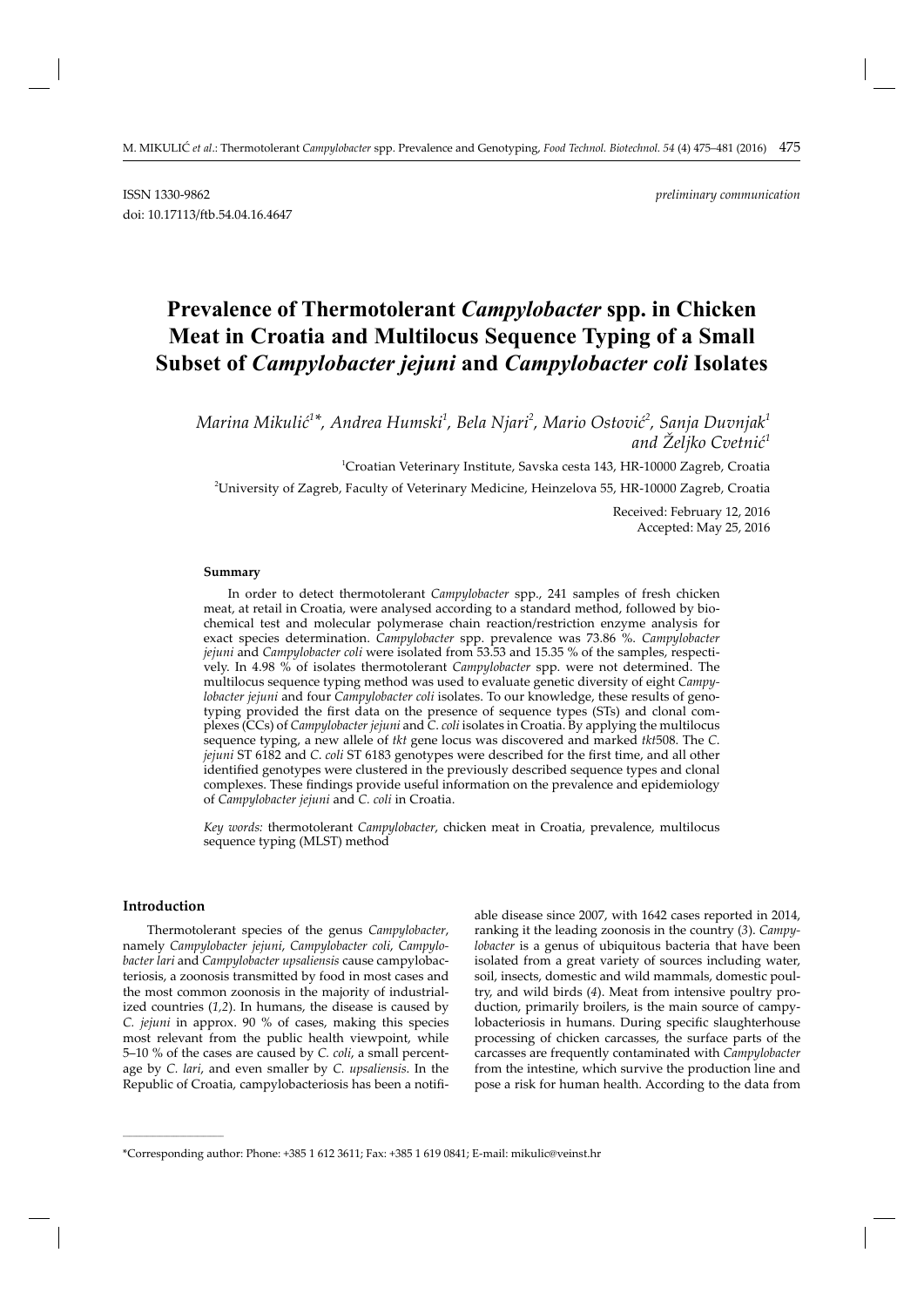the official laboratories for food control in Croatia, the presence of *Campylobacter* spp. was found in 5 % of total samples (*5*).

The main problem encountered in the classical method of phenotypic characterization of the *C. jejuni* and *C. coli* bacteria using the hippurate hydrolysis test are the hippurate-negative *C. jejuni* strains (*6*–*8*), as well as the false-positive hippurate hydrolysis results recorded for strains that do not belong to *C. jejuni* (*9,10*). In such cases, species can only be differentiated by use of molecular methods.

A considerable number of polymerase chain reaction (PCR) protocols have been developed to date for identification of the *Campylobacter* genus, species and subspecies in samples of food, faeces or environment; however, a gold standard in the PCR diagnosis of *Campylobacter* is still lacking. One of the methods to identify thermotolerant *Campylobacter* spp., named polymerase chain reaction/ restriction enzyme analysis (PCR/REA) and based on enzymatic digestion of PCR product with *Alu*I and *Tsp*509I restriction enzymes, has been described by Fermér and Engvall (*11*).

Development of the molecular genotyping methods revealed a great genomic diversity of the bacteria of the genus *Campylobacter*. Due to their genomic variability, *Campylobacter* display characteristics of a weakly clonal population where lineages of related bacterial isolates can be distinguished. Genotyping by the multilocus sequence typing (MLST) method is currently preferred, because it offers a possibility of simple and unambiguous comparison of the results among laboratories all over the world. The method is based on single nucleotide differences in nucleotide sequences of the seven housekeeping genes encoding the enzymes responsible for different types of the bacterial intermediary metabolism. In Croatia, there are no data on genetic diversity of the most frequently isolated causative agents of campylobacteriosis, *i.e. C. jejuni* and *C. coli* characterized by the MLST method.

The aims of the study are as follows: (*i*) to test samples of fresh chicken meat originating from Croatian poultry productions using a standardized method for isolation of bacterial cultures of thermotolerant *Campylobacter* spp., (*ii*) to identify the *C. jejuni*, *C. coli, C. lari* and *C. upsaliensis* species by a commercial biochemical assay and by the PCR/REA molecular method, and (*iii*) to perform genotyping of the selected *C. jejuni* and *C. coli* isolates by the MLST method for the first time in Croatia, and to compare the obtained results with the pubMLST *C. jejuni/C. coli* database of world isolates, as well as with the respective literature reports.

## **Materials and Methods**

## *Sampling and isolation of thermotolerant Campylobacter spp.*

The study included 241 samples of fresh chicken meat for laboratory routine analysis, *i.e.* clean carcasses free from offal, head and lower legs from various Croatian retailers. Each test sample contained parts of the skin, neck and trunk, total mass of 25 g. Isolation of *Campylo-* *bacter* species colonies was performed according to the EN ISO 10272-1:2006 method (*12*). Test sample was diluted in 225 mL of buffered peptone water (Merck, Darmstadt, Germany), representing initial dilution from which 10 mL were taken and added to 90 mL of selective Bolton broth (Merck) for bacterial growth. Upon completion of 4- to 6-hour incubation at  $3\bar{7}$  °C and (44±4) h at 41.5 °C, samples were inoculated on one modified charcoal cefoperazone deoxycolate agar plate (Merck) and one Campy-Food ID® agar plate (bioMérieux, Marcy l'Etoile, France). Both agars were incubated for  $(44\pm4)$  h at  $41.5$  °C. The growth of pure colony cultures on Columbia agar (Merck) with 5 % sheep blood for confirmation of the bacteria of the genus *Campylobacter* was followed by microscopic verification of the respective morphology (spirilla, curved rod-shaped bacteria) and motility (spiral corkscrew-like motility), microaerophilic incubation without growth at 25 °C for  $(44\pm4)$  h, aerobic incubation without growth at 41.5 °C, and positive oxidase test (Bactident® Oxidase, Merck) to demonstrate the cytochrome oxidase enzyme. Pure cultures of detected bacteria were taken by inoculation loop and stored in plastic microtubes in 200 μL of UltraPure™ DNase/RNase-free distilled water (Invitrogen, Hilden, Germany) at -20 °C until PCR/REA and MLST testing. Bacterial isolates were permanently stored in plastic microtubes with 1 mL of Tryptic Soy Broth (Merck) with the addition of 15 % glycerol at –80 °C. The Campy-Gen (Oxoid, Basingstoke, UK), Anaerocult® C set and Anaerocult® C mini set (Merck), and Anoxomat™ Mark II device (Mart Microbiology B.V., Drachten, The Netherlands) were used to ensure microaerophilic conditions necessary for bacterial culture growth. The next procedure of biochemical verification of isolated bacteria was performed on a VITEK2 device (bioMérieux) with the use of specific *Neisseria-Haemophilus* (NH) colorimetric cards, according to the manufacturer's instructions. The following reference strains were used as positive controls on bacterial isolation, biochemical and molecular identification: *C. jejuni* ATCC 33560, *C. coli* CCUG 11283, *C. lari* CCUG 23947 and *C. upsaliensis* CCUG 14913.

#### *PCR/REA*

Thermotolerant *Campylobacter* spp. isolates were tested by the PCR method based on the amplification of 23S rRNA gene variable region and digestion with two restriction enzymes, *Alu*I and *Tsp*509I (*11,13*) on QIAxcel (Qiagen, Hilden, Germany) device. The highly polymorphic part of 23S rRNA gene, which is specific for the thermotolerant species *C. jejuni, C. coli, C. lari* and *C. upsaliensis*, was amplified first. Then, for further species differentiation, the PCR product was submitted to cleavage with the *Alu*I and *Tsp*5091 restriction enzymes (Fermentas, St. Leon-Rot, Germany) in separate reactions.

### *MLST genotyping*

Multilocus sequence typing according to Dingle *et al*. (*14,15*) was carried out on 12 randomly selected isolates including eight *C. jejuni* and four *C. coli* species. The PCR products thus prepared were sent for sequencing to Macrogen (Amsterdam, The Netherlands). Using the pubMLST *C. jejuni/C. coli database (16), each identified allele was as*signed allelic number and one type of nucleotide sequence marked sequence type (ST) was recognized on the basis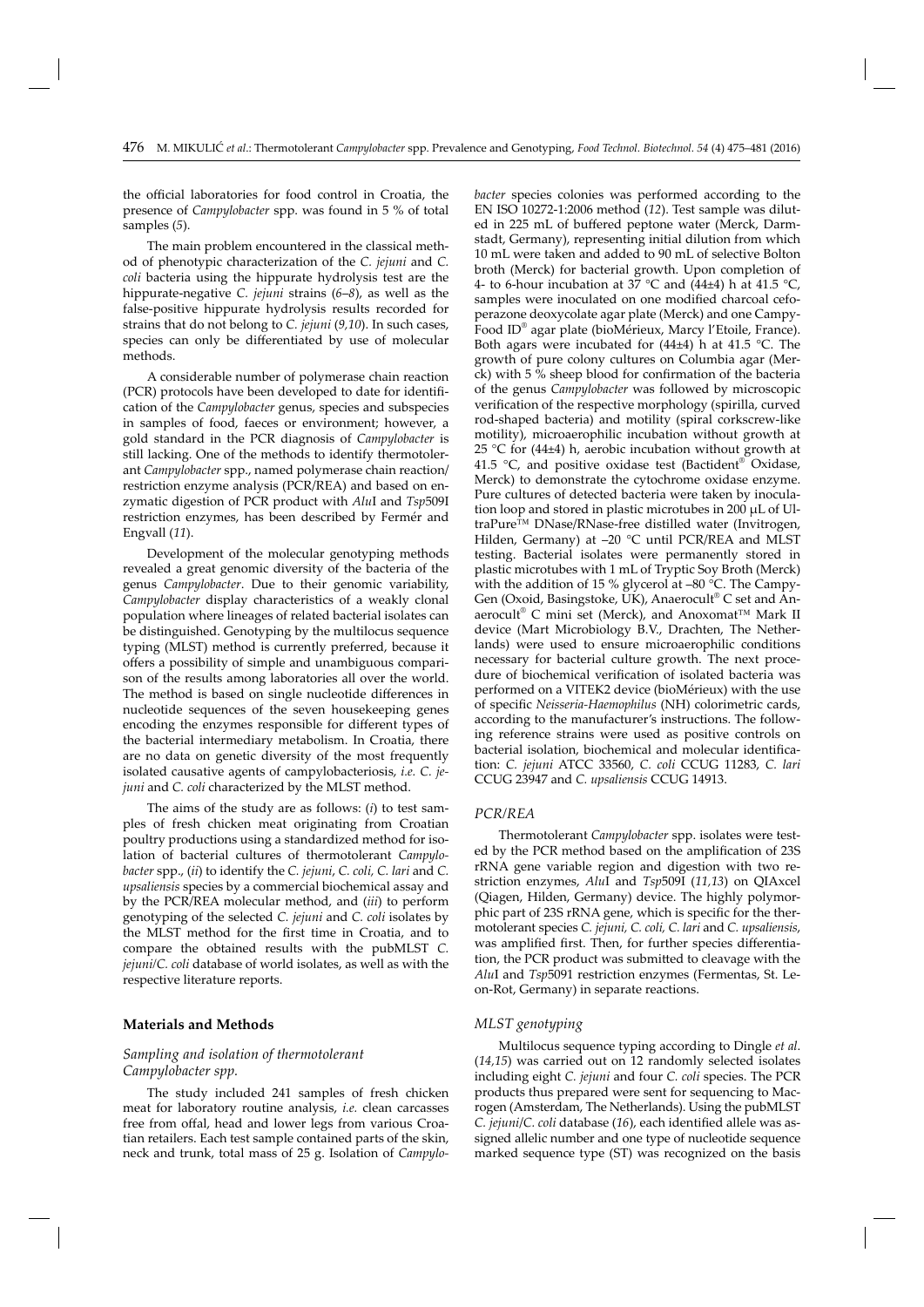of a combination of seven allelic numbers. Each ST was classified in the respective clonal complex  $(CC)$ , which represents a group of two or more independent isolates sharing identical alleles at five or more gene loci.

#### *Statistical analysis*

Statistical analysis was performed using an online program EpiTools epidemiological calculator (*17*). All obtained results were calculated by Wilson score interval and expressed as prevalence estimate plus upper and lower limits of specified 95 % confidence interval (95 % CI).

#### **Results**

Thermotolerant bacteria of the genus *Campylobacter* were isolated from 178 of 241 samples, whereas the presence of these bacteria was not found in 63 samples. The prevalence of thermotolerant *Campylobacter* spp. was 73.86 % (95 % CI=67.97–79.00 %).

Three of 178 positive isolates were biochemically identified as *Neisseria* spp., which did not correspond to phenotypic indicators determined by light microscopy (morphology and motility characteristic of *Campylobacter*). Another 25 isolates were biochemically characterized as *C. coli/C. jejuni* ssp. *jejuni* and two isolates as *C. coli/C. fetus* ssp. *fetus*. The rest of 148 isolates were biochemically confi rmed as *C. jejuni* ssp. *jejuni* and *C. coli*. Reference cultures were used as positive controls in the VITEK2 system, showing that it differentiated correctly *C. jejuni* and *C. coli.* The results of biochemical identification of *C. lari* and *C. upsaliensis* strains from culture collections were positive, although expressed as *C. coli/C. jejuni* ssp. *jejuni*, which confirmed the test sensitivity for the four thermotolerant *Campylobacter* species investigated in the study.

The isolates characterized as *Neisseria* spp. were identified by the PCR/REA procedure as follows: one as *C. jejuni* and another one as *C. coli*, whereas the third one was confirmed by PCR method to belong to thermotolerant *Campylobacter*; however, the species could not be identified by REA (positive PCR, negative REA). Twenty-five isolates that could not be species-characterized biochemically due to dubious *C. coli/C. jejuni* ssp. *jejuni* reading were also submitted to the PCR/REA procedure. Of these 25 samples, 14 (seven *C. jejuni* and seven *C. coli*) isolates were identified successfully, whereas species could not be determined for the rest of 11 isolates (positive PCR, negative REA). Two strains biochemically recognized as *C. coli/C. fetus ssp. fetus were identified as <i>C. coli*. Two of the 148 isolates that were biochemically confirmed beyond doubt as *C. jejuni* and *C. coli* could not be identified even after multiple PCR/REA repeat procedures because the reading indicated unreadable pattern of the REA procedure (positive PCR, negative REA). Bacterial species *C. lari* and *C. upsaliensis* were not identified by the PCR/REA molecular testing.

In total, results of testing confirmed 129 *C. jejuni* isolates (53.53 %; 95 % CI=47.22–59.72 %), 37 *C. coli* isolates (15.35 %; 95 % CI=11.35–20.44 %) and 12 isolates of unverified species (4.98 %; 95 % CI=2.87-8.50 %). The *C. lari* and *C. upsaliensis* species were not confirmed (Figs. 1 and 2).



Fig. 1. Results of thermotolerant *Campylobacter* spp. identification by the restriction enzyme analysis procedure: digestion with *Tsp*509I enzyme (gel obtained by capillary electrophoresis). NC=negative control, lanes 1 to 6=*C. jejuni* or *C. coli* isolates, J=*C. jejuni* ATCC 33560, C=*C. coli* CCUG 11283, U=*C. upsaliensis* CCUG 14913, L=*C. lari* CCUG 23947, and M=100 bp molecular size marker



Fig. 2. Results of thermotolerant *Campylobacter* spp. identification by the restriction enzyme analysis procedure: digestion with *Alu*I enzyme (gel obtained by capillary electrophoresis). NC=negative control, lanes 1, 2, 4 and 6=*C. jejuni* isolates, lanes 3 and 5=*C. coli* isolates, J=*C. jejuni* ATCC 33560, C=*C. coli* CCUG 11283, U=*C. upsaliensis* CCUG 14913, L=*C. lari* CCUG 23947, and M=100 bp molecular size marker

Sequencing was performed on seven gene loci of 12 different isolates (Table 1). Ten different sequence types (STs) were identified, with two STs confirmed twice in different isolates. Forty-five different alleles, *i.e.* allelic numbers, were identified in the study. One novel allele *(tkt*508) previously unknown in the database was described, while a novel *C. jejuni* ST (ST 6182) and novel *C. coli* ST (ST 6183) were determined on the basis of a new combination of the known alleles. Isolate testing by the MLST method revealed the following STs: *C. jejuni* isolates: ST 25, ST 51, ST 918, ST 2036, ST 4878 and novel ST 6182; and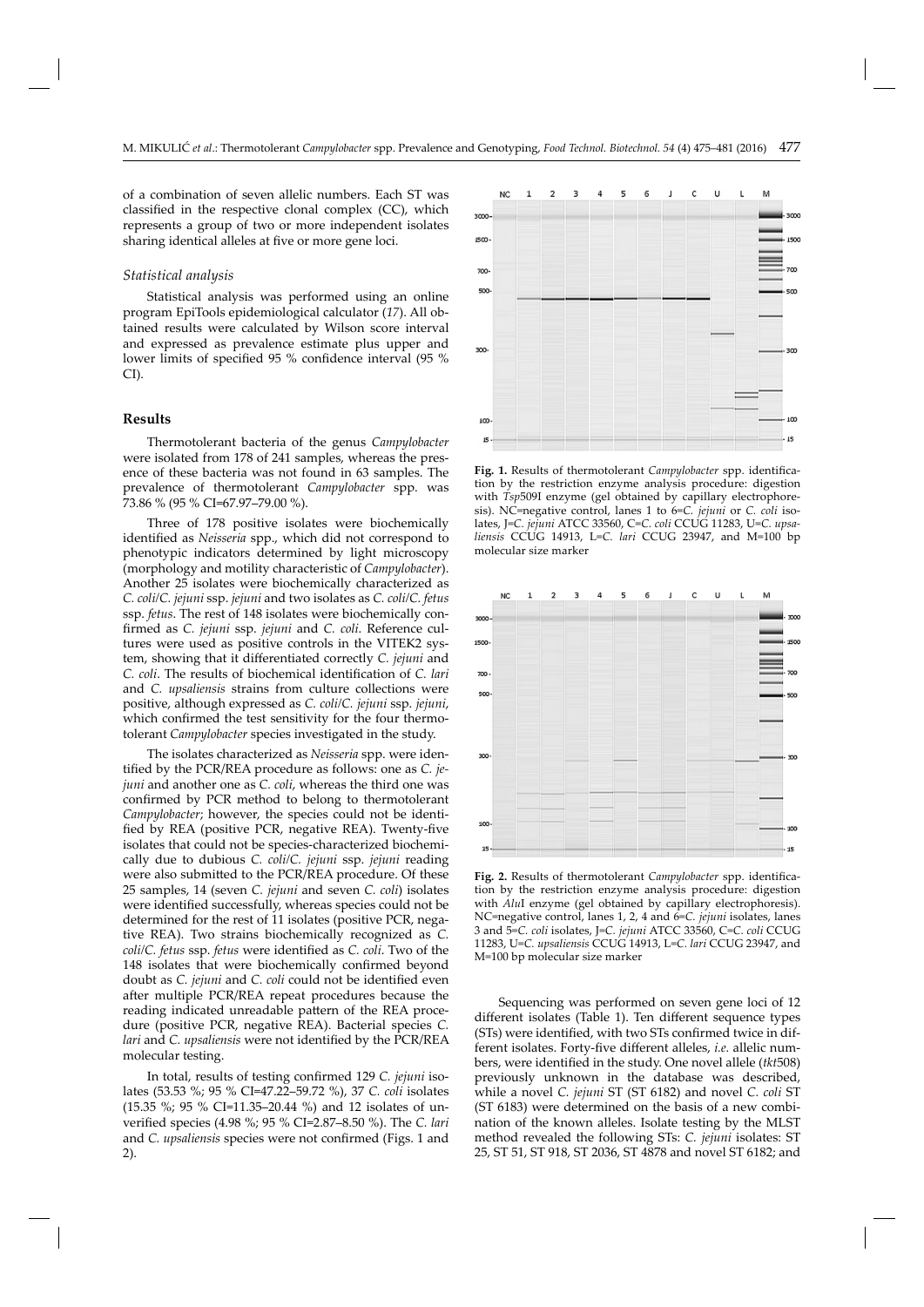| Tested isolate | aspA           | glnA           | gltA           | glyA           | pgm          | tkt   | uncA         | <b>ST</b> | CC  |
|----------------|----------------|----------------|----------------|----------------|--------------|-------|--------------|-----------|-----|
| C. jejuni      | 14             | 30             | $\overline{2}$ | 2              | 42           | 59    | 6            | 6182*     | 460 |
| C. jejuni      | 7              | 17             | 2              | 15             | 23           | 3     | 12           | 51        | 443 |
| C. jejuni      | 4              | 7              | 10             | $\mathbf{1}$   | $\mathbf{1}$ | 7     | $\mathbf{1}$ | 25        | 45  |
| C. jejuni      | $\overline{2}$ | $\overline{4}$ | 1              | $\overline{4}$ | 19           | 1     | 5            | 918       | 48  |
| C. jejuni      | 7              | 17             | 52             | 10             | 11           | 3     | 6            | 2036      | 353 |
| C. jejuni      | 4              | 7              | 10             | $\mathbf{1}$   | $\mathbf{1}$ | 7     | $\mathbf{1}$ | 25        | 45  |
| C. jejuni      | 7              | $\overline{2}$ | 2              | 2              | 10           | 3     | $\mathbf{1}$ | 4878      | 464 |
| C. jejuni      | 7              | 17             | 52             | 10             | 11           | 3     | 6            | 2036      | 353 |
| C. coli        | 33             | 39             | 30             | 115            | 113          | 43    | 17           | 1750      | 828 |
| C. coli        | 33             | 38             | 30             | 82             | 104          | 43    | 17           | 854       | 828 |
| C. coli        | 33             | 429            | 30             | 82             | 113          | 508** | 17           | 6183*     | 828 |
| C. coli        | 33             | 176            | 30             | 115            | 113          | 43    | 17           | 1769      | 828 |

Table 1. Results of seven gene locus sequencing by multilocus sequence typing method, the obtained sequence type (ST) and clonal complex (CC) of all *Campylobacter* isolates

*asp*A=aspartase A, *gln*A=glutamine synthetase, *glt*A=citrate synthase, *gly*A=serine hydroxymethyltransferase,

*pgm=*phosphoglucomutase, *tkt=*transketolase, *unc*A=ATP synthase α subunit

\*novel ST, \*\*novel allelic number

*C. coli* isolates: ST 1750, ST 1769, ST 854 and novel ST 6183. Identified ST of the isolates were located within seven clonal complexes (CCs) as follows: *C. jejuni* isolates: CC 460, CC 443, CC 45, CC 48, CC 353 and CC 464; and *C. coli* isolates where all ST belonged to CC 828.

## **Discussion**

Results of the study showed a high prevalence of thermotolerant *Campylobacter* (73.86 %) in fresh chicken meat in Croatia, with *C. jejuni* as the predominant species  $(53.53 \%)$ , followed by *C. coli*  $(15.35 \%)$ . These findings are consistent with the results of studies conducted in European Union (EU) member countries and worldwide. Bardoň *et al*. (*18*) report on the *Campylobacter* prevalence of 75 % in fresh broiler meat in Czech Republic, with *C. jejuni* isolated in 70 %, *C. coli* in 18 % and mixed contamination with both bacterial species in 12 % of cases. Prencipe *et al*. (*19*) found the prevalence of thermotolerant *Campylobacter* at 40.8 % in their study of retail chicken meat in the Abruzzi e Molise region in Italy, confirming the presence of *C. jejuni* in 68.3 %, *C. coli* in 21.5 %, *C. upsaliensis* and *C. mucosalis* in 10.2 %, and of more than one *Campylobacter* species in 23.1 % of samples. Using data from the available literature on the prevalence of *Campylobacter* spp. in retail poultry meat, Suzuki and Yamamoto (*20*) provided a review of *Campylobacter* spp. prevalence in fresh poultry meat across the world (in %): North America 63.8, Central and South America 82.3, Europe 53.3, Africa 73.1, Asia 60.3, Oceania 90.4 and overall mean prevalence 58.0. Results of our study are also consistent with the study carried out in 2008 at the EU level, including 26 member countries, along with Switzerland and Norway, where the mean all-countries *Campylobacter* prevalence of 75.8 % was determined in fresh broiler carcasses taken from slaughterhouses. *C. jejuni* was isolated in two-thirds and *C. coli* in the majority of the rest of isolates, *C. lari* was identified in 0.4 % of cases, *C. upsaliensis* was not isolated at all, whereas 4.1 % of isolates were not identified (21).

In contrast to the prevalence of *Campylobacter* spp. recorded in the present study, Finland (5.5 %), Sweden (14.6 %) and Norway (5.1 %) have low prevalence rates of these bacteria in the samples of fresh broiler carcasses (*21*), possibly att ributable to climatic conditions (*22*), along with implementation of the Scandinavian biosafety measure approach (*23*) and strict slaughterhouse hygienic measures (*24*).

Uzunović-Kamberović (*25*) determined a higher preva lence of *C. coli* than *C. jejuni* in fresh poultry meat in Bosnia and Herzegovina, which is in contrast to our findings. Also, the results of this study differ from the results of other studies conducted in Croatia, in which the prevalence of *Campylobacter* in fresh chicken meat was 13.3 (*26*) and 14.6 % (*27*), *i.e.* considerably lower than in our study. This variation can be explained by different sampling and testing methods used in particular studies.

In our study, 98.31 % of *Campylobacter* spp. were confirmed by the VITEK2 identification system (bioMérieux). Valenza *et al*. (*28*) reported the 100 % *Campylobacter* spp. identification by the same system, with 100 % accuracy for *C. coli* and 88.8 % accuracy for *C. jejuni*, whereas other *C. jejuni* strains could not be differentiated from *C. coli*. We can speculate that in our study, inaccurate culture identification by VITEK2 procedure may have been due to absorbance of the testing culture suspension that was at the lower limit of acceptability, or the culture vital properties had been lost beyond microaerophilic conditions prior to testing. Namely, these cultures are recommended to be readily submitted to biochemical testing upon exposure to aerobic atmosphere. During clinical strain testing by the VITEK2 system, Rennie *et al*. (*29*) reported the 96.5 % rate of correct identification, including 10.2 % of low discrimination of strains of undeterminable species difference, 2.7 % of incorrect identification and 0.8 % of the results classified as unidentified, which is consistent with our study.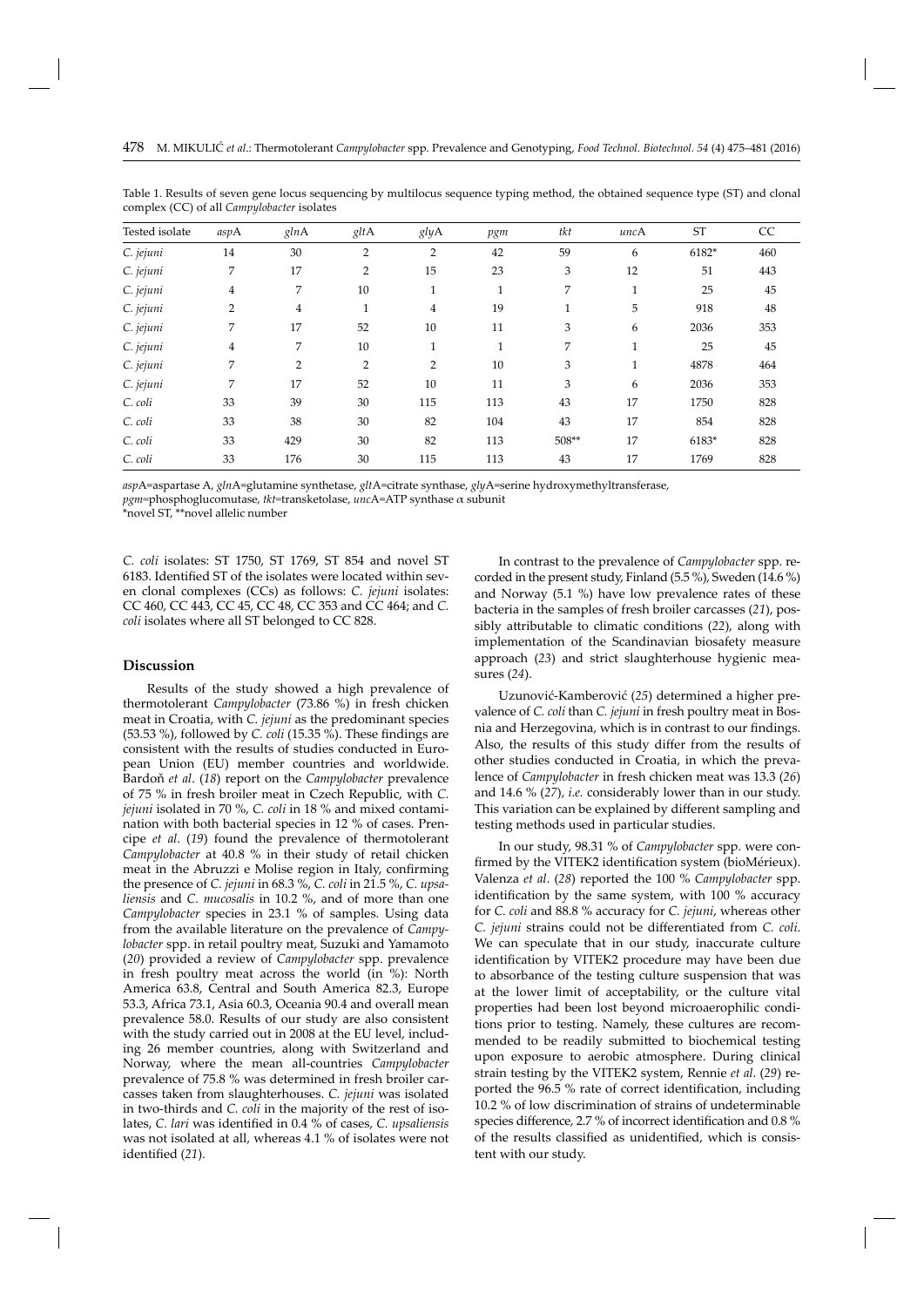Thermotolerant bacteria of the genus *Campylobacter* were identified in 100 % of cases by the PCR/REA method, whereby identification at the species level failed in 14 (7.87 %) isolates (positive PCR, negative REA). These were presumably mixed bacterial cultures, which is in agreement with other literature reports (*30,31*). Out of the remaining 148 isolates confirmed by the VITEK2 system, two (1.4 %) samples confirmed as *C. jejuni* and *C. coli* could not be identified by the PCR/REA method because they yielded unreadable REA pattern (negative REA).

To our knowledge, this study results are the first report of the presence of *C. jejuni* and *C. coli* isolate STs and CCs in fresh retail chicken meat from domestic production in Croatia. The newly characterized ST 6182 and ST 6183 were identified for the first time and included in the pubMLST *C. jejuni/C. coli* database. Searching the entire pubMLST *C. jejuni/C. coli* database revealed data on the total number of entered isolates, country of origin, year, disease, source and epidemiology of STs obtained in the study. It should be noted that all identified STs, with the exception of ST 4878 and ST 6183, are proven causes of gastroenteritis caused by *Campylobacter* that were isolated from patients' faeces in different parts of the world. The ST 4878 genotype was isolated only from environmental waters in The Netherlands and from chicken in Slovenia, and the ST 6183 from environmental waters in Luxemburg; yet the CC 464 and CC 828 isolates, which include these strains, have been demonstrated to cause campylobacteriosis. Isolates belonging to CC 464 were isolated from chicken meat samples (*32*), and CC 464 and CC 353 from patients' faeces and chicken in China (*33*). ST 51 was confirmed as the cause of campylobacteriosis in Scotland, which involved 165 individuals attending a party and was caused by inadequate thermal processing of chicken liver (*34*). Kärenlampi *et al*. (*35*) investigated isolates of human, cattle and poultry origin in Finland and found the CC 45 isolates to predominate in the overall number of them and to be mostly related to poultry and contact with cats and dogs. They also confirmed the association of CC 828 isolates and patients aged ≥60, whereas CC 48 isolates were associated with consuming raw minced meat. CC 353 was isolated from humans, CC 45 from humans, cattle and poultry, CC 48 from humans and cattle, and CC 828 from humans and poultry. In the present study, *C. coli* ST 854, member of CC 828, was isolated from retail chicken meat, supporting the findings reported by Kärenlampi *et al*. (*35*) and Dingle *et al*. (*15*), who also isolated ST 854 from live chickens and fresh chicken meat. However, they did not find association with other potential sources such as humans or, for instance, pigs kept at the same farm; thus, they presumed this genotype to probably have tendency for a particular source type, in that case chicken, as the host. In the studies of isolates originating from different sources (humans and animals) in Switzerland, CC 21 and CC 45 were most frequently identified, with the exception of samples originating from pigs (*36*). Also, CC 21, CC 45 and CC 48 were the most common CCs identified in isolates originating from broilers in Sweden (*37*). Results of this study are consistent with those reported by other authors (*38,39*), where CC 828 was most prevalent with different *C. coli* STs.

## **Conclusions**

The results obtained in the present study pointed to a high prevalence of thermotolerant bacteria of the genus *Campylobacter* in fresh chicken meat from domestic production on the Croatian market. *C. jejuni* was most prevalent, followed by *C. coli*, whereas *C. lari* and *C. upsaliensis* were not confirmed. Using the MLST method, a novel allele for the *tkt* gene locus, named *tkt*508, was detected and a novel *C. coli* ST characterized. Based on the new allele combination, a novel *C. jejuni* ST (ST 6182) and novel *C. coli* ST (ST 6183) were determined. At the moment, ST 6182 is a unique ST that has been identified for the first time and exclusively in the Republic of Croatia. The STs of analyzed isolates, except for ST 4878, ST 6182 and ST 6183, as well as each of the seven CCs have been demonstrated to cause gastroenteritis. However, these genotypes have been isolated from patients' faeces in different parts of the world, suggesting that they are potentially infective and can cause campylobacteriosis in humans.

The present study provides foundation for further investigation of a greater number of isolates originating from different sources in Croatia in order to assess their epidemiological association originating from the environment, animals and food with isolates obtained from humans suffering from campylobacteriosis.

### **References**

- *1*. Foodborne diseases active surveillance network (FoodNet) annual report. Atlanta, GA, USA: Centers for Disease Control and Prevention (CDC); 2013. Available from: http://www. cdc.gov/foodnet/reports/annual-reports-2013.html.
- *2*. European Food Safety Authority (EFSA) and European Centre for Disease Prevention and Control (ECDC). The European Union summary report on trends and sources of zoonoses, zoonotic agents and food-borne outbreaks in 2013. EFSA J. 2015;1:3991.

http://dx.doi.org/10.2903/j.efsa.2015.3991

- *3*. World Animal Health Information Database (WAHID) Interface. Paris, France: World Organisation for Animal Health (OIE). Available from: http://www.oie.int/wahis\_2/public/wahid. php/Countryinformation/Zoonoses.
- *4*. Levin RE. Campylobacter jejuni: a review of its characteristics, pathogenicity, ecology, distribution, subspecies characterization and molecular methods of detection. Food Biotechnol. 2007;21:271–347.

http://dx.doi.org/10.1080/08905430701536565

- *5*. The Ministry of Agriculture in cooperation with the Croatian Food Agency. Annual report on the results of analyses of official food and feed controls in 2012; 2013 (in Croatian). Available from: http://www.hah.hr/pdf/izvjesce laboratorija\_za\_2012\_godinu.pdf.
- 6. Morris GK, El Sherbeeny MR, Patton CM, Kodaka H, Lombard GL, Edmonds P, et al. Comparison of four hippurate hydrolysis methods for identification of thermophilic Campylobacter spp. J Clin Microbiol. 1985;22:714–8.
- *7*. On SLW. Taxonomy of Campylobacter, Arcobacter, Helicobacter and related bacteria: current status, future prospects and immediate concerns. J Appl Microbiol. 2001;90:1S–15S. http://dx.doi.org/10.1046/j.1365-2672.2001.01349.x
- *8*. Zorman T, Smole Možina S. Classical and molecular identifi cation of thermotolerant campylobacters from poultry meat. Food Technol Biotechnol. 2002;40:177–84.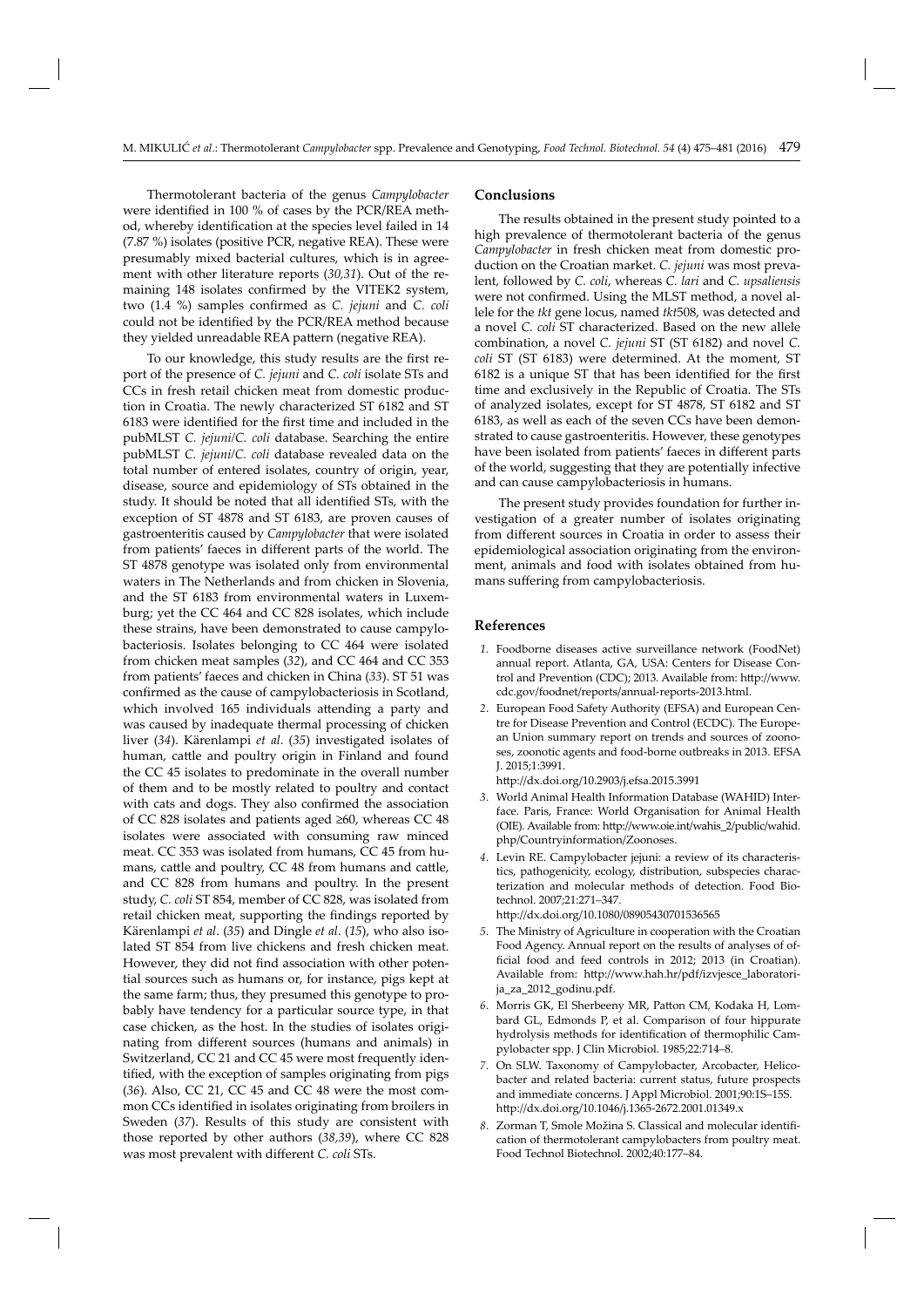*9*. Denis M, Soumet C, Rivoal K, Ermel G, Blivet D, Salvat G, Colin P. Development of a m-PCR assay for simultaneous identification of Campylobacter jejuni and C. coli. Lett Appl Microbiol. 1999;29:406–10.

http://dx.doi.org/10.1046/j.1472-765X.1999.00658.x

10. Nakari UM, Puhakka A, Siitonen A. Correct identification and discrimination between Campylobacter jejuni and C. coli by a standardized hippurate test and species-specific polymerase chain reaction. Eur J Clin Microbiol Infect Dis. 2008;27:513–8.

http://dx.doi.org/10.1007/s10096-008-0467-9

- 11. Fermér C, Engvall EO. Specific PCR identification and differentiation of the thermophilic campylobacters, Campylobacter jejuni, C. coli, C. lari, and C. upsaliensis. J Clin Microbiol. 1999;37:3370–3.
- *12*. EN ISO 10272-1:2006. Microbiology of food and animal feeding stuffs - Horizontal method for detection and enumeration of Campylobacter spp. – Part 1: Detection method. Geneva, Switzerland: International Organization for Standardization (ISO); 2006.
- *13*. Engvall EO, Brändström B, Gunnarsson A, Mörner T, Wahlström H, Fermér C. Validation of a polymerase chain reaction/restriction enzyme analysis method for species identification of thermophilic campylobacters isolated from domestic and wild animals. J Appl Microbiol. 2002;92:47–54. http://dx.doi.org/10.1046/j.1365-2672.2002.01491.x
- *14*. Dingle KE, Colles FM, Wareing DRA, Ure R, Fox AJ, Bolton FE, et al. Multilocus sequence typing system for Campylobacter jejuni. J Clin Microbiol. 2001;39:14–23. htt p://dx.doi.org/10.1128/JCM.39.1.14-23.2001
- *15*. Dingle KE, Colles FM, Falush D, Maiden MCJ. Sequence typing and comparison of population biology of Campylobacter coli and Campylobacter jejuni. J Clin Microbiol. 2005;43:340– 7.

http://dx.doi.org/10.1128/JCM.43.1.340-347.2005

*16*. Jolley KA, Maiden MCJ. BIGSdb: Scalable analysis of bacterial genome variation at the population level. BMC Bioinformatics. 2010;11:595.

http://dx.doi.org/10.1186/1471-2105-11-595

- *17*. Sergeant, ESG. EpiTools epidemiological calculators. Bruce, Australia: Ausvet Pty Ltd; 2016. Available from: http://epitools.ausvet.com.au.
- *18.* Bardoň J, Kolář M, Karpíšková R, Hricová K. Prevalence of thermotolerant Campylobacter spp. in broilers at retail in the Czech Republic and their antibiotic resistance. Food Control. 2011;22:328–32.

http://dx.doi.org/10.1016/j.foodcont.2010.08.001

- 19. Prencipe V, Parisciani G, Calistri P, Caporale CM, Iannitto G, Morelli D, et al. Thermotolerant Campylobacter in poultry meat marketed in the Abruzzo and Molise regions of Italy: prevalence and contamination levels. Vet Ital. 2007;43:167– 74.
- *20*. Suzuki H, Yamamoto S. Campylobacter contamination in retail poultry meats and by-products in the world: a literature survey. J Vet Med Sci. 2009;71:255–61. http://dx.doi.org/10.1292/jvms.71.255
- *21*. European Food Safety Authority (EFSA). Analysis of the baseline survey on the prevalence of Campylobacter in broiler batches and of Campylobacter and Salmonella on broiler carcasses in the EU, 2008, Part A: Campylobacter and Salmonella prevalence estimates. EFSA J. 2010;3:1503. http://dx.doi.org/10.2903/j.efsa.2010.1503
- *22*. Patrick ME, Christiansen LE, Wainø MW, Ethelberg S, Madsen H, Wegener HC. Effects of climate on incidence of Campylobacter spp. in humans and prevalence in broiler flocks in Denmark. Appl Environ Microbiol. 2004;70:7474–80. http://dx.doi.org/10.1128/AEM.70.12.7474-7480.2004
- *23*. Second Report on Campylobacter. London, UK: Advisory Committee on the Microbiological Safety of Food (ACMSF), Food Standards Agency (FSA); 2005. Available from: https:// www.food.gov.uk/sites/default/files/mnt/drupal\_data/ sources/fi les/multimedia/pdfs/acmsfcampylobacter.pdf.
- *24*. Rosenquist H, Sommer HM, Nielsen NL, Christensen BB. The effect of slaughter operations on the contamination of chicken carcasses with thermotolerant Campylobacter*.* Int J Food Microbiol. 2006;108:226–32. htt p://dx.doi.org/10.1016/j.ij foodmicro.2005.12.007
- *25*. Uzunović-Kamberović S. Epidemiology of Campylobacter jejuni and Campylobacter coli infections in the Zenica-Doboj Canton, Bosnia and Herzegovina – a laboratory based surveillance in the 1999–2001 period. Coll Antropol. 2005;29: 655–9.
- *26*. Granić K, Krčar D, Uhitil S, Jakšić S. Determination of Campylobacter spp. in poultry slaughterhouses and poultry meat. Vet Arhiv. 2009;79:491–7.
- *27*. Kovačić A, Listeš I, Vučica C, Kozačinski L, Tripković I, Šiško-Kraljević K. Distribution and genotypic characterization of Campylobacter jejuni isolated from poultry in Split and Dalmatia county, Croatia. Zoonoses Public Health. 2012; 60:269–76.

http://dx.doi.org/10.1111/j.1863-2378.2012.01519.x

- *28*. Valenza G, Ruoff C, Vogel U, Frosch M, Abele-Horn M. Microbiological evaluation of the new VITEK 2 Neisseria-Haemophilus identification card. J Clin Microbiol. 2007;45:3493-7. http://dx.doi.org/10.1128/JCM.00953-07
- *29*. Rennie RP, Brosnikoff C, Shokoples S, Reller LB, Mirrett S, Janda W, et al. Multicenter evaluation of the new Vitek 2 Neisseria-Haemophilus identification card. J Clin Microbiol. 2008;46:2681–5.

http://dx.doi.org/10.1128/JCM.00449-08

- *30*. Englen MD, Fedorka-Cray PJ. Evaluation of a commercial diagnostic PCR for the identification of Campylobacter jejuni and Campylobacter coli. Lett Appl Microbiol. 2002;35:353–6. http://dx.doi.org/10.1046/j.1472-765X.2002.01193.x
- *31*. Best EL, Powell EJ, Swift C, Grant KA, Frost JA. Applicability of a rapid duplex real-time PCR assay for speciation of Campylobacter jejuni and Campylobacter coli directly from culture plates. FEMS Microbiol Lett. 2003;229:237–41. http://dx.doi.org/10.1016/S0378-1097(03)00845-0
- 32. Wang X, Zhao S, Harbottle H, Tran T, Blickenstaff K, Abbott J, Meng J. Antimicrobial resistance and molecular subtyping of Campylobacter jejuni and Campylobacter coli from retail meats. J Food Prot. 2011;74:616–21. http://dx.doi.org/10.4315/0362-028X.JFP-10-432
- *33*. Zhang M, Gu Y, He L, Ran L, Xia S, Han X, et al. Molecular typing and antimicrobial susceptibility profiles of Campylobacter jejuni isolates from north China. J Med Microbiol. 2010; 59:1171–7.

http://dx.doi.org/10.1099/jmm.0.022418-0

- 34. The molecular epidemiology of Scottish Campylobacter isolates from human cases of infection using multilocus sequence typing (MLST). CaMPS – Campylobacter MLST project in Scotland. Aberdeen, UK: University of Aberdeen; 2009. Available from: http://www.foodstandards.gov.scot/sites/default/fi les/339-1-595\_CaMPS\_S14006\_Final\_Report.pdf.
- *35*. Kärenlampi R, Rautelin H, Sch önberg-Norio D, Paulin L, Hänninen ML. Longitudinal study of Finnish Campylobacter jejuni and C. coli isolates from humans, using multilocus sequence typing, including comparison with epidemiological data and isolates from poultry and cattle. Appl Environ Microbiol. 2007;73:148–55.

http://dx.doi.org/10.1128/AEM.01488-06

36. Korczak BM, Zurfluh M, Emler S, Kuhn-Oertli J, Kuhnert P. Multiplex strategy for multilocus sequence typing, fla typing, and genetic determination of antimicrobial resistance of